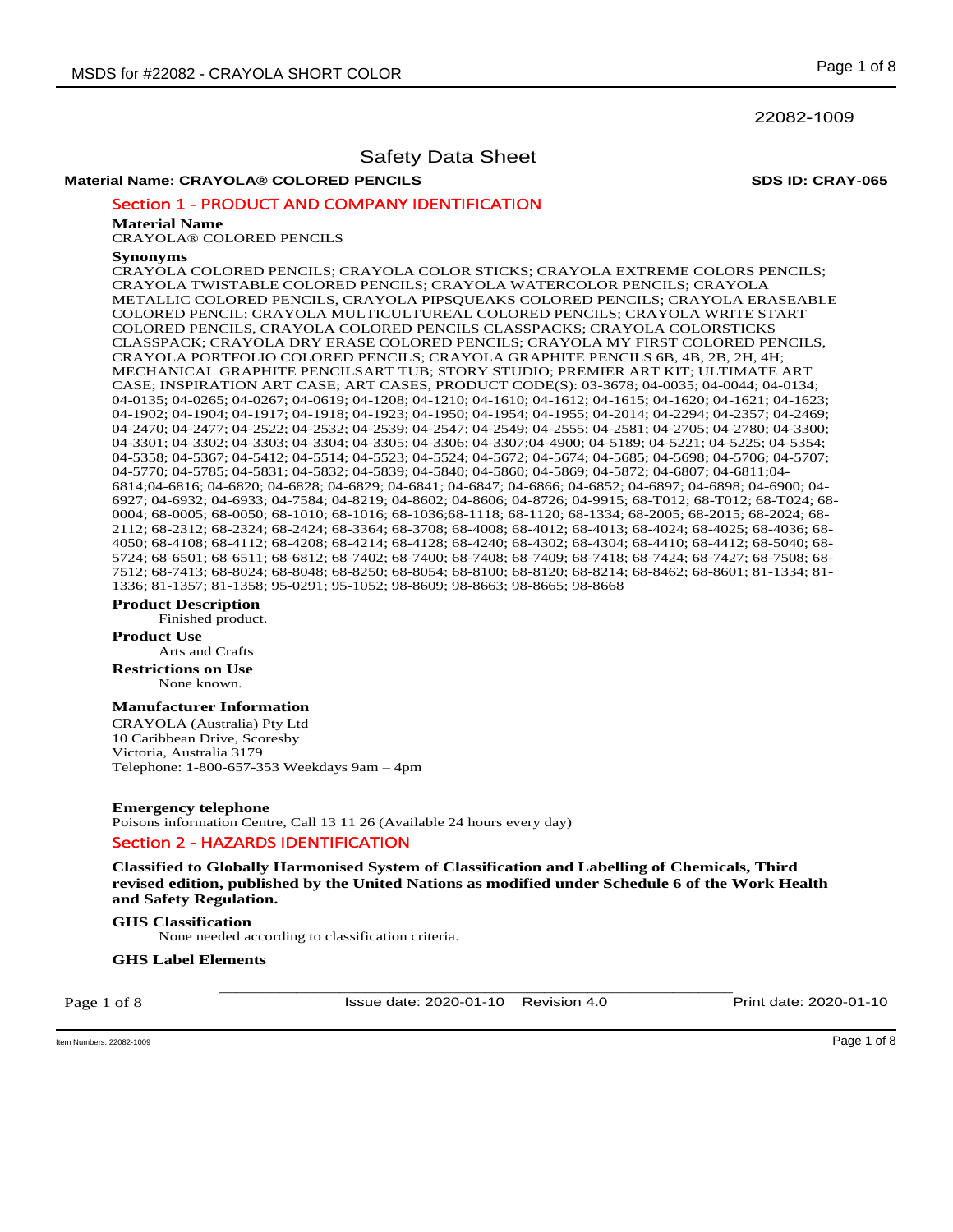### **Material Name: CRAYOLA® COLORED PENCILS SDS ID: CRAY-065**

#### **Symbol(s)**

None needed according to classification criteria.

#### **Signal Word**

None needed according to classification criteria

#### **Hazard Statement(s)**

None needed according to classification criteria.

#### **Precautionary Statement(s)**

#### **Prevention**

None needed according to classification criteria.

#### **Response**

None needed according to classification criteria.

#### **Storage**

None needed according to classification criteria.

#### **Disposal**

Dispose of contents/container in accordance with local/regional/national/international regulations.

### **Other Hazards Which Do Not Result in Classification**

### None known.

### Section 3 - COMPOSITION / INFORMATION ON INGREDIENTS

| CAS           | <b>Component Name</b>                                                                                                                                                                                                    | Percent  |
|---------------|--------------------------------------------------------------------------------------------------------------------------------------------------------------------------------------------------------------------------|----------|
| Not Available | Product has been certified as non-toxic by the Art and<br>Creative Materials Institute, Inc. and conforms to ASTM<br>D-4236 Standard Practice for Labeling Art Materials for<br>acute and chronic adverse health hazards | $60-100$ |

### Section 4 - FIRST AID MEASURES

#### **Inhalation**

It is unlikely that emergency treatment will be required. Remove from exposure. Get medical attention, if needed.

#### **Skin**

It is unlikely that emergency treatment will be required. If adverse effects occur, wash with soap or mild detergent and large amounts of water. Get medical attention, if needed.

#### **Eyes**

It is unlikely that emergency treatment will be required. Flush eyes with plenty of water for at least 15 minutes. If eye irritation persists: Get medical advice/attention.

#### **Ingestion**

Call a poison control center or doctor immediately for treatment advice.

#### **Most Important Symptoms/Effects**

#### **Symptoms: Immediate**

No information on significant adverse effects.

#### **Symptoms: Delayed**

No information on significant adverse effects.

### **Indication of any immediate medical attention and special treatment needed**

Treat symptomatically and supportively.

Page 2 of 8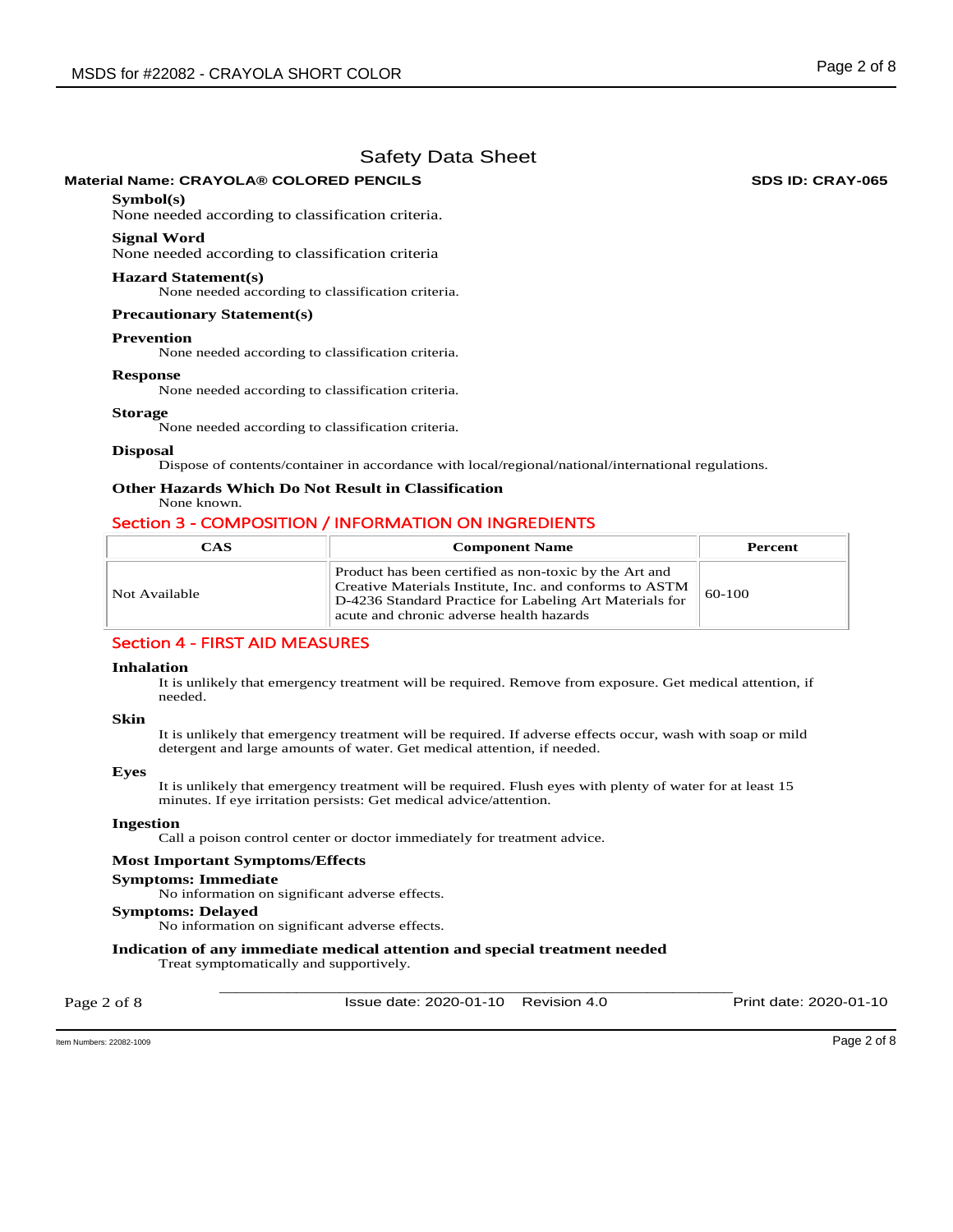# **Material Name: CRAYOLA® COLORED PENCILS SDS ID: CRAY-065**

### Section 5 - FIRE FIGHTING MEASURES

#### **Extinguishing Media**

**Suitable Extinguishing Media**  Water, carbon dioxide, regular dry chemical, regular foam.

**Unsuitable Extinguishing Media** None known.

#### **Special Hazards Arising from the Chemical**  Slight fire hazard.

**Hazardous Combustion Products** 

Oxides of carbon.

#### **Special Protective Equipment and Precautions for Firefighters**

Wear protective clothing and equipment suitable for the surrounding fire.

#### **Fire Fighting Measures**

Move container from fire area if it can be done without risk. Avoid inhalation of material or combustion byproducts. Stay upwind and keep out of low areas.

**Hazchem/Emergency Action Code**  Not specified

## Section 6 - ACCIDENTAL RELEASE MEASURES

#### **Personal Precautions, Protective Equipment and Emergency Procedures**

Wear personal protective clothing and equipment, see Section 8.

#### **Environmental Precautions**

Avoid release to the environment.

#### **Methods and Materials for Containment and Cleaning Up**

Stop leak if possible without personal risk. Collect spilled material in appropriate container for disposal.

#### Section 7 - HANDLING AND STORAGE

#### **Precautions for Safe Handling**

Wash thoroughly after handling. Use methods to minimize dust.

#### **Conditions for Safe Storage, Including any Incompatibilities**

None needed according to classification criteria. Store and handle in accordance with all current regulations and standards. See original container for storage

recommendations. Keep separated from incompatible substances.

### **Incompatible Materials**

oxidizing materials

#### Section 8 - EXPOSURE CONTROLS / PERSONAL PROTECTION

#### **Component Exposure Limits**

Australia and ACGIH have not developed exposure limits for any of this product's components.

#### **ACGIH - Threshold Limit Values - Biological Exposure Indices (BEI)**

There are no biological limit values for any of this product's components.

### **Engineering Controls**

Based on available information, additional ventilation is not required.

Page 3 of 8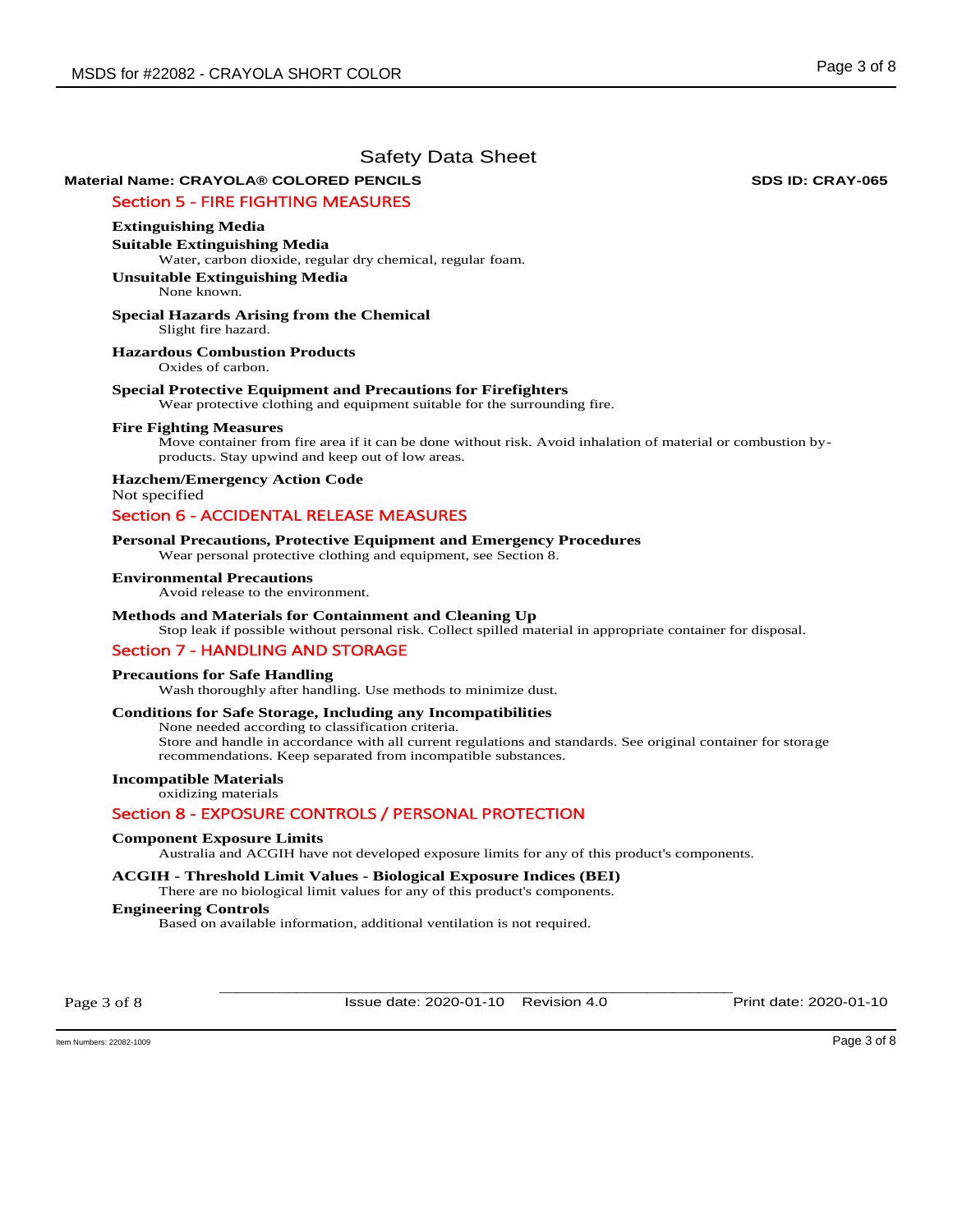### **Material Name: CRAYOLA® COLORED PENCILS SDS ID: CRAY-065**

### **Individual Protection Measures, such as Personal Protective Equipment**

### **Eye/face protection**

Eye protection not required under normal conditions.

# **Skin Protection**

Protective clothing is not required under normal conditions.

#### **Respiratory Protection**

No respirator is required under normal conditions of use. Under conditions of frequent use or heavy exposure, respiratory protection may be needed.

### **Glove Recommendations**

Protective gloves are not required under normal conditions.

### Section 9 - PHYSICAL AND CHEMICAL PROPERTIES

| Appearance                                | multiple various colors               | <b>Physical State</b>                             | solid                  |
|-------------------------------------------|---------------------------------------|---------------------------------------------------|------------------------|
| Odor                                      | Wood odor                             | Color                                             | multiple               |
| <b>Odor Threshold</b>                     | (Mild)                                | рH                                                | Not.<br>available      |
| <b>Melting Point</b>                      | Not available                         | <b>Boiling Point</b>                              | 100 °C                 |
| <b>Boiling Point Range</b>                | Not available                         | <b>Freezing point</b>                             | Not.<br>available      |
| <b>Evaporation Rate</b>                   | Not available                         | Flammability (solid, gas)                         | Not.<br>available      |
| <b>Autoignition</b><br><b>Temperature</b> | Not available                         | <b>Flash Point</b>                                | Not.<br>available      |
| <b>Lower Explosive</b><br>Limit           | Not available                         | <b>Decomposition</b><br>temperature               | Not.<br>available      |
| <b>Upper Explosive</b><br>Limit           | Not available                         | <b>Vapor Pressure</b>                             | Not<br>available       |
| <b>Vapor Density</b><br>$(air=1)$         | Not available                         | Specific Gravity (water=1)                        | Not.<br>available      |
| <b>Water Solubility</b>                   | (Insoluble)                           | <b>Partition coefficient: n-</b><br>octanol/water | Not.<br>available      |
| <b>Viscosity</b>                          | Not available                         | <b>Kinematic viscosity</b>                        | Not.<br>available      |
| <b>Solubility (Other)</b>                 | Not available                         | <b>Density</b>                                    | $8.8 - 9.3$<br>lbs/gal |
| <b>Physical Form</b>                      | Solid core in wood or<br>plastic case | <b>Molecular Weight</b>                           | Not.<br>available      |

### Section 10 - STABILITY AND REACTIVITY

### **Reactivity**

No hazard expected.

#### **Chemical Stability**

Stable at normal temperatures and pressure.

Page 4 of 8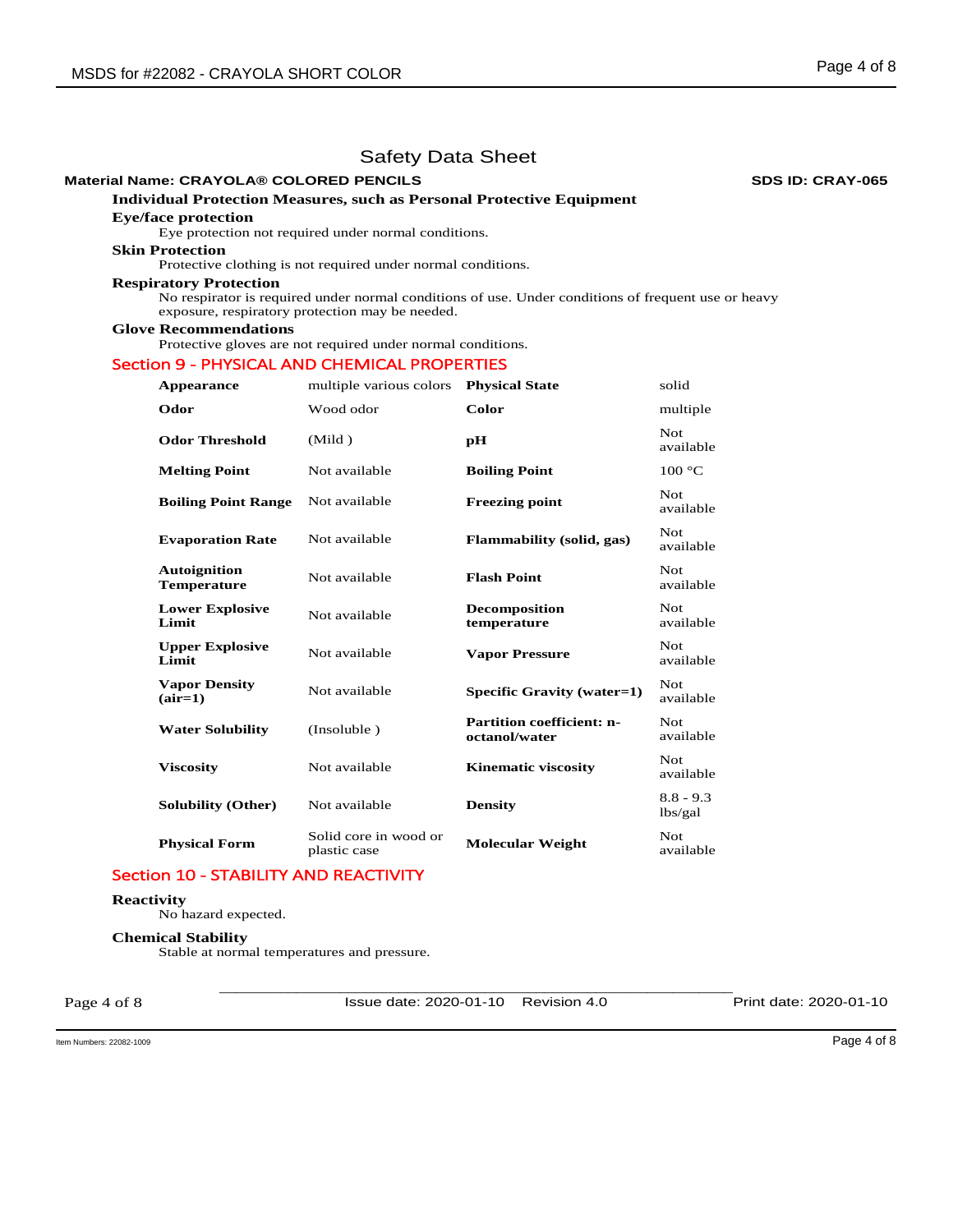### **Material Name: CRAYOLA® COLORED PENCILS SDS ID: CRAY-065**

**Possibility of Hazardous Reactions** Will not polymerize.

### **Conditions to Avoid** None reported.

**Incompatible Materials** oxidizing materials

**Hazardous decomposition products**  Oxides of carbon.

### Section 11 - TOXICOLOGICAL INFORMATION

# **Information on Likely Routes of Exposure**

### **Inhalation**

No information on significant adverse effects.

### **Skin Contact**

No information on significant adverse effects.

**Eye Contact**  No information on significant adverse effects.

## **Ingestion**

No information on significant adverse effects.

#### **Acute and Chronic Toxicity**

#### **Component Analysis - LD50/LC50**

The components of this material have been reviewed in various sources and no selected endpoints have been identified.

### **Product Toxicity Data**

#### **Acute Toxicity Estimate**

No data available.

#### **Immediate Effects**

No information on significant adverse effects.

#### **Delayed Effects**

No information on significant adverse effects.

#### **Irritation/Corrosivity Data**

None

**Respiratory Sensitization**  No information available for the product.

#### **Dermal Sensitization**

No information available for the product.

### **Component Carcinogenicity**

None of this product's components are listed by ACGIH, IARC, NTP, DFG or OSHA.

#### **Germ Cell Mutagenicity**

No information available for the product.

#### **Reproductive Toxicity**

No information available for the product.

#### **Specific Target Organ Toxicity - Single Exposure**

No target organs identified.

Page 5 of 8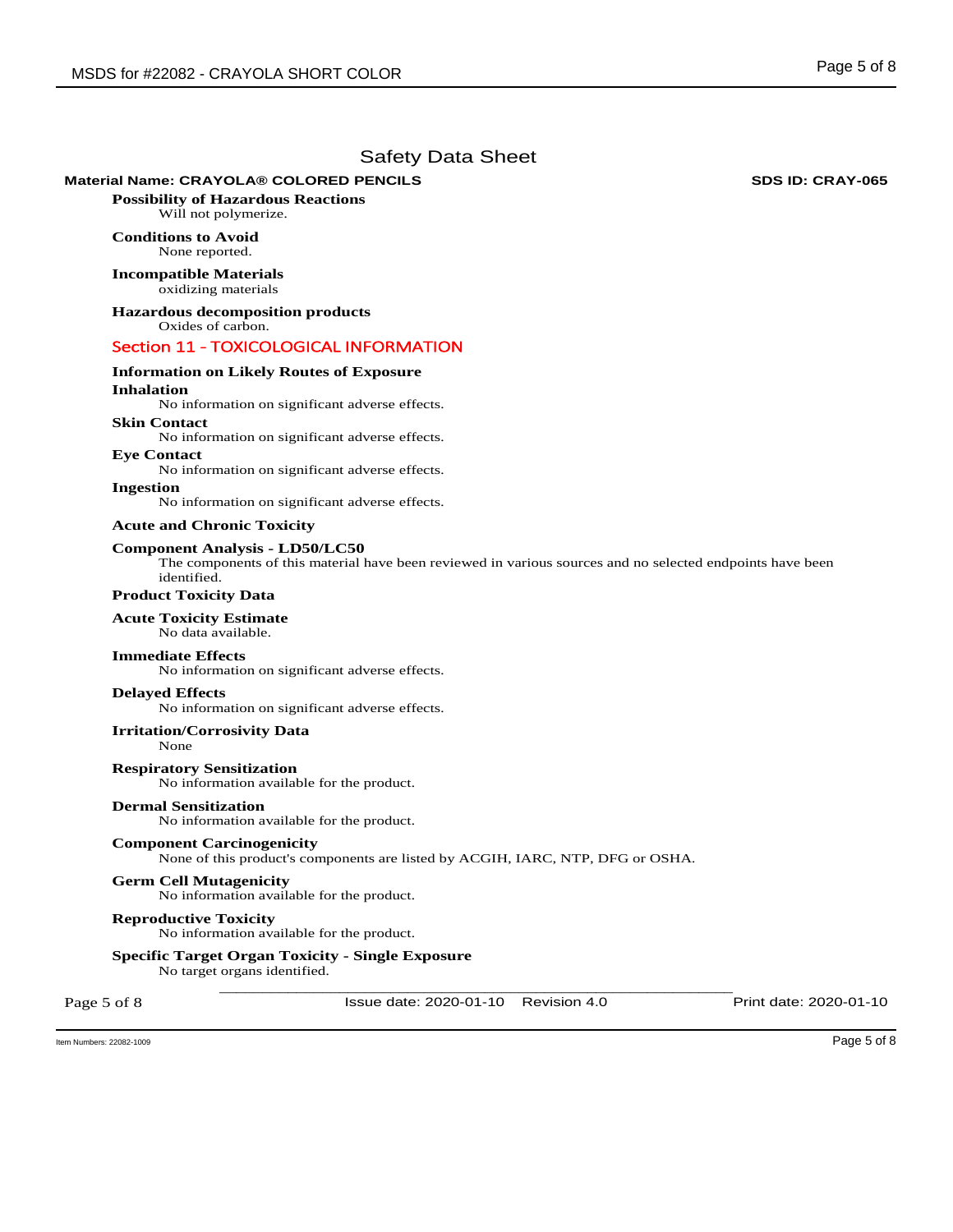### **Material Name: CRAYOLA® COLORED PENCILS SDS ID: CRAY-065**

**Specific Target Organ Toxicity - Repeated Exposure** 

No target organs identified.

### **Aspiration hazard**

No information available for product.

**Medical Conditions Aggravated by Exposure** No data available.

# Section 12 - ECOLOGICAL INFORMATION

#### **Ecotoxicity**

No information available for the product.

# **Component Analysis - Aquatic Toxicity**

No LOLI ecotoxicity data are available for this product's components.

### **Persistence and Degradability**

No information available for the product.

#### **Bioaccumulative Potential**

No information available for the product.

#### **Mobility in soil**

No information available for the product.

**Other adverse effects**  No data available

### Section 13 - DISPOSAL CONSIDERATIONS

#### **Disposal Methods**

Dispose in accordance with all applicable regulations.

### Section 14 - TRANSPORT INFORMATION

### **ADG Information:**

**Further information:** Not regulated as dangerous goods.

IATA Information: **Further information:** Not regulated as dangerous goods.

ICAO Information: **Further information:** Not regulated as dangerous goods.

IMDG Information: **Further information:** Not regulated as dangerous goods.

### **International Bulk Chemical Code**

This material does not contain any chemicals required by the IBC Code to be identified as dangerous chemicals in bulk.

**Hazchem/Emergency Action Code**  Not specified

### Section 15 - REGULATORY INFORMATION

#### **Australia Regulations**

**Work Health and Safety Regulations - Prohibited Carcinogens**  No component(s) are listed on the Prohibited Carcinogens list.

Page 6 of 8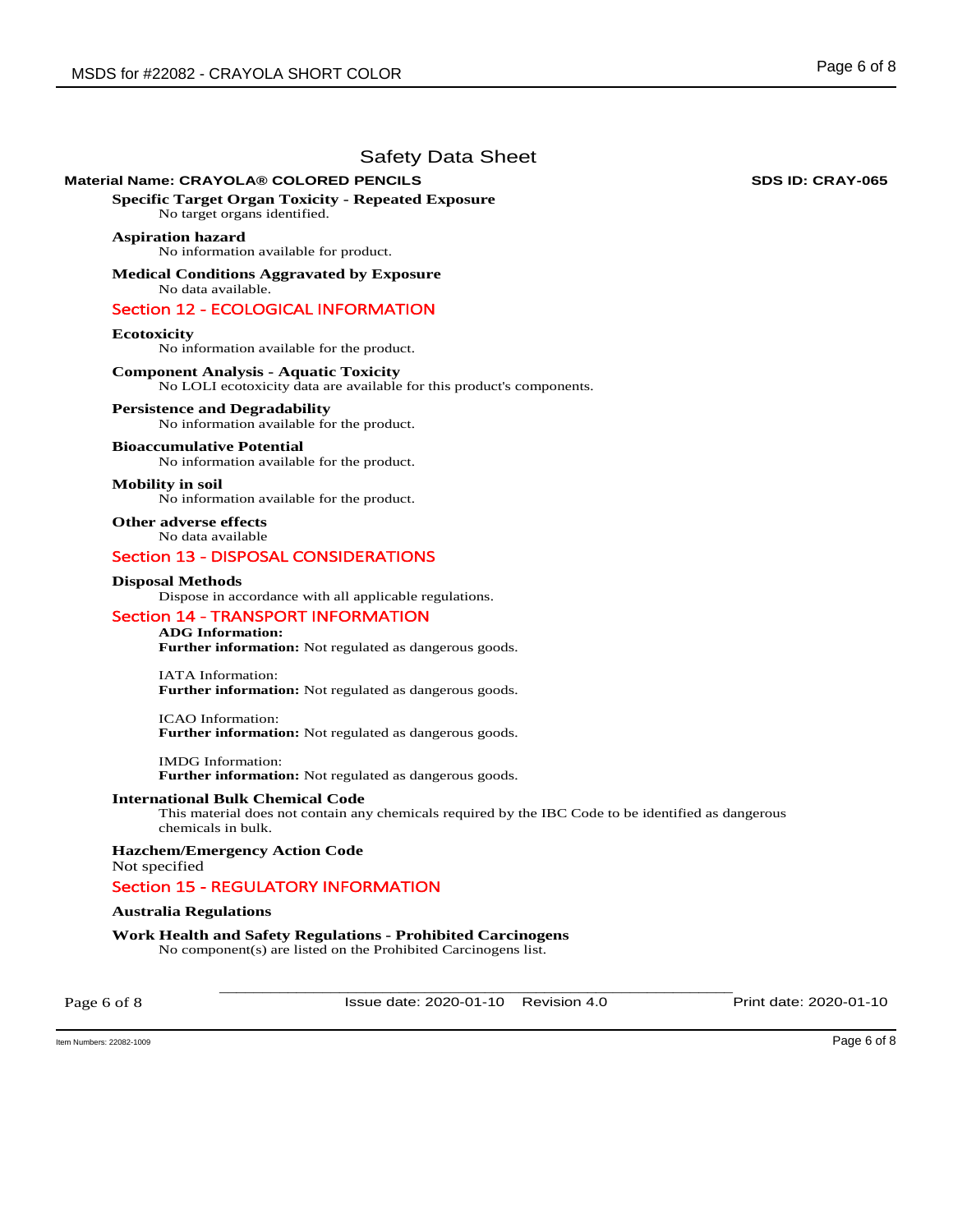### **Material Name: CRAYOLA® COLORED PENCILS SDS ID: CRAY-065**

**Work Health and Safety Regulations - Restricted Carcinogens**  No component(s) are listed on the Restricted Carcinogens list.

**Work Health and Safety Regulations - Restricted Hazardous Chemicals**  No component(s) are listed on the Restricted Hazardous Chemicals list

**Australia Work Health and Safety Regulations - Hazardous Chemicals Requiring Health Monitoring** 

None of this product's components are on the list.

#### Section 16 - OTHER INFORMATION

#### **NFPA Ratings**

Health: 1 Fire: 1 Instability: 0 Hazard Scale:  $0 =$  Minimal  $1 =$  Slight  $2 =$  Moderate  $3 =$  Serious  $4 =$  Severe

#### **Preparation Date**

1/12/2017

### **Revision date**

3 December 2019

#### **Key / Legend**

ACGIH - American Conference of Governmental Industrial Hygienists; ADR - European Road Transport; AU - Australia; BOD - Biochemical Oxygen Demand; C - Celsius; CA - Canada; CA/MA/MN/NJ/PA - California/Massachusetts/Minnesota/New Jersey/Pennsylvania\*; CAS - Chemical Abstracts Service; CERCLA - Comprehensive Environmental Response, Compensation, and Liability Act; CFR - Code of Federal Regulations (US); CLP - Classification, Labelling, and Packaging; CN - China; CPR - Controlled Products Regulations; DFG - Deutsche Forschungsgemeinschaft; DOT - Department of Transportation; DSD - Dangerous Substance Directive; DSL - Domestic Substances List; EC – European Commission; EEC - European Economic Community; EIN - European Inventory of (Existing Commercial Chemical Substances); EINECS - European Inventory of Existing Commercial Chemical Substances; ENCS - Japan Existing and New Chemical Substance Inventory; EPA - Environmental Protection Agency; EU - European Union; F - Fahrenheit; F - Background (for Venezuela Biological Exposure Indices); IARC - International Agency for Research on Cancer; IATA - International Air Transport Association; ICAO - International Civil Aviation Organization; IDL - Ingredient Disclosure List; IDLH - Immediately Dangerous to Life and Health; IMDG - International Maritime Dangerous Goods; ISHL - Japan Industrial Safety and Health Law; IUCLID - International Uniform Chemical Information Database; JP - Japan; Kow - Octanol/water partition coefficient; KR KECI Annex 1 - Korea Existing Chemicals Inventory (KECI) / Korea Existing Chemicals List (KECL); KR KECI Annex 2 - Korea Existing Chemicals Inventory (KECI) / Korea Existing Chemicals List (KECL) , KR - Korea; LD50/LC50 - Lethal Dose/ Lethal Concentration; LEL - Lower Explosive Limit; LLV - Level Limit Value; LOLI - List Of LIsts™ - ChemADVISOR's Regulatory Database; MAK - Maximum Concentration Value in the Workplace; MEL - Maximum Exposure Limits; MX – Mexico; Ne-Non-specific; NFPA - National Fire Protection Agency; NIOSH - National Institute for Occupational Safety and Health; NJTSR - New Jersey Trade Secret Registry; Nq - Non-quantitative; NSL – Non-Domestic Substance List (Canada); NTP - National Toxicology Program; NZ - New Zealand; OSHA - Occupational Safety and Health Administration; PEL- Permissible Exposure Limit; PH - Philippines; RCRA - Resource Conservation and Recovery Act; REACH- Registration, Evaluation, Authorisation, and restriction of Chemicals; RID - European Rail Transport; SARA - Superfund Amendments and Reauthorization Act; Sc - Semi-quantitative; STEL - Short-term Exposure Limit; TCCA – Korea Toxic Chemicals Control Act; TDG - Transportation of Dangerous Goods; TLV - Threshold Limit Value; TSCA - Toxic Substances Control Act; TW – Taiwan; TWA - Time Weighted Average; UEL - Upper Explosive Limit; UN/NA - United Nations /North American; US - United States; VLE - Exposure Limit Value (Mexico); VN (Draft) - Vietnam (Draft); WHMIS - Workplace Hazardous Materials Information System (Canada).

#### **Other Information**

#### **Disclaimer:**

Page 7 of 8

\_\_\_\_\_\_\_\_\_\_\_\_\_\_\_\_\_\_\_\_\_\_\_\_\_\_\_\_\_\_\_\_\_\_\_\_\_\_\_\_\_\_\_\_\_\_\_\_\_\_\_\_\_\_\_\_\_\_\_\_ Issue date: 2020-01-10 Revision 4.0 Print date: 2020-01-10

 $\blacksquare$  Item Numbers: 22082-1009  $\blacksquare$   $\blacksquare$   $\blacksquare$   $\blacksquare$   $\blacksquare$   $\blacksquare$   $\blacksquare$   $\blacksquare$   $\blacksquare$   $\blacksquare$   $\blacksquare$   $\blacksquare$   $\blacksquare$   $\blacksquare$   $\blacksquare$   $\blacksquare$   $\blacksquare$   $\blacksquare$   $\blacksquare$   $\blacksquare$   $\blacksquare$   $\blacksquare$   $\blacksquare$   $\blacksquare$   $\blacksquare$   $\blacksquare$   $\blacksquare$